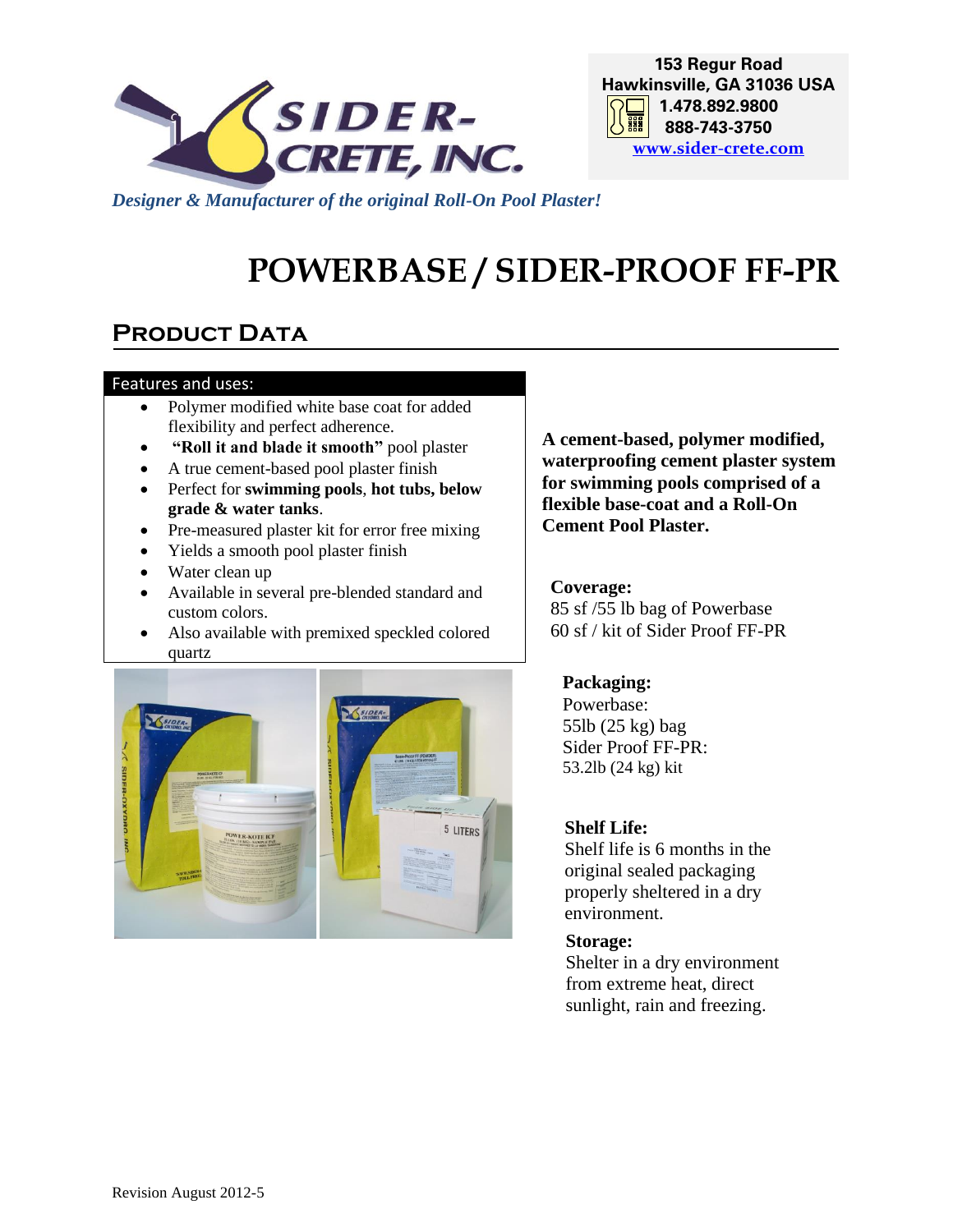#### Surface Preparation

#### **Approved Surfaces**

Existing unpainted pool plaster, marcite, poured concrete, smooth gunite & shotcrete pools, concrete blocks and most any other masonry surfaces (call for details).

❖ This coating **cannot** be applied to painted surfaces, steel or fiberglass surfaces.

Existing surfaces must be solid, sound and free of all bond inhibiting materials including dirt, algae, efflorescence, release agents, grease, form oils and other foreign particles. Remove paint and loose/damaged materials by water blasting, sandblasting or mechanical wire brushing. A pressure wash then an acid-wash/acid-etch is required on any concrete surfaces to expose the aggregate and provide a proper mechanical bond followed by the application of a neutralizing treatment (example: TSP).

Damages, indentions, high stress areas, cracks and irregular surfaces must be resurfaced and leveled using **Sider-Repair/Sider-Resin M50** to required tolerance and smoothness.

#### Mixing Instructions

### **Powerbase**

Approximately 4.5 to 5 quarts of clean cool potable water is to be added per bag of **Powerbase**. Mix in a clean pail with a  $\frac{1}{2}$ " drill and paddle or stucco mixer for 3 to 4 minutes to yield good plasticity and a homogeneous mix. Allow mix to rest for 3 to 4 minutes then remix adding water to adjust workability. Do not re-temper the material nor use partially set or frozen material in the mix.

#### **Sider-Proof FF-PR ENSURE THAT THE MATERIAL IS STORED AWAY FROM DIRECT SUNLIGHT. IF WARM MATERIAL IS MIXED, IT WILL SET VERY RAPIDLY.**

Shake well and pour the **Sider-Proof FF-PR** liquid into a clean bucket and then add ½ bag of powder. Mix thoroughly with a drill and mixing paddle for 10 to 20 seconds. Then add the rest of the powder and mix no less than 3 minutes to yield a good plasticity and achieve a homogeneous mix. Always pour the liquid component in first and then add powder while mixing for optimal results. Do not add any products in the mix, but you may add up to approximately ¼ to ½ cup of clean potable water to achieve a desired workability. If adding water to the mix, ensure the water is cool and **not** directly from the hose lying in the sun. Do not water-down the material too much as it will prevent the application of a thick coat.

The thickness of the applied material in two coats will be a minimum of 3/16" and a maximum of 1/4" with each coat of equal thickness to ensure proper hardness. If the material thickens in the mixing pail during the application process, you may add a small amount of water in the mix and remix the material to achieve the desired consistency. Do not use partially set or frozen material in the mix.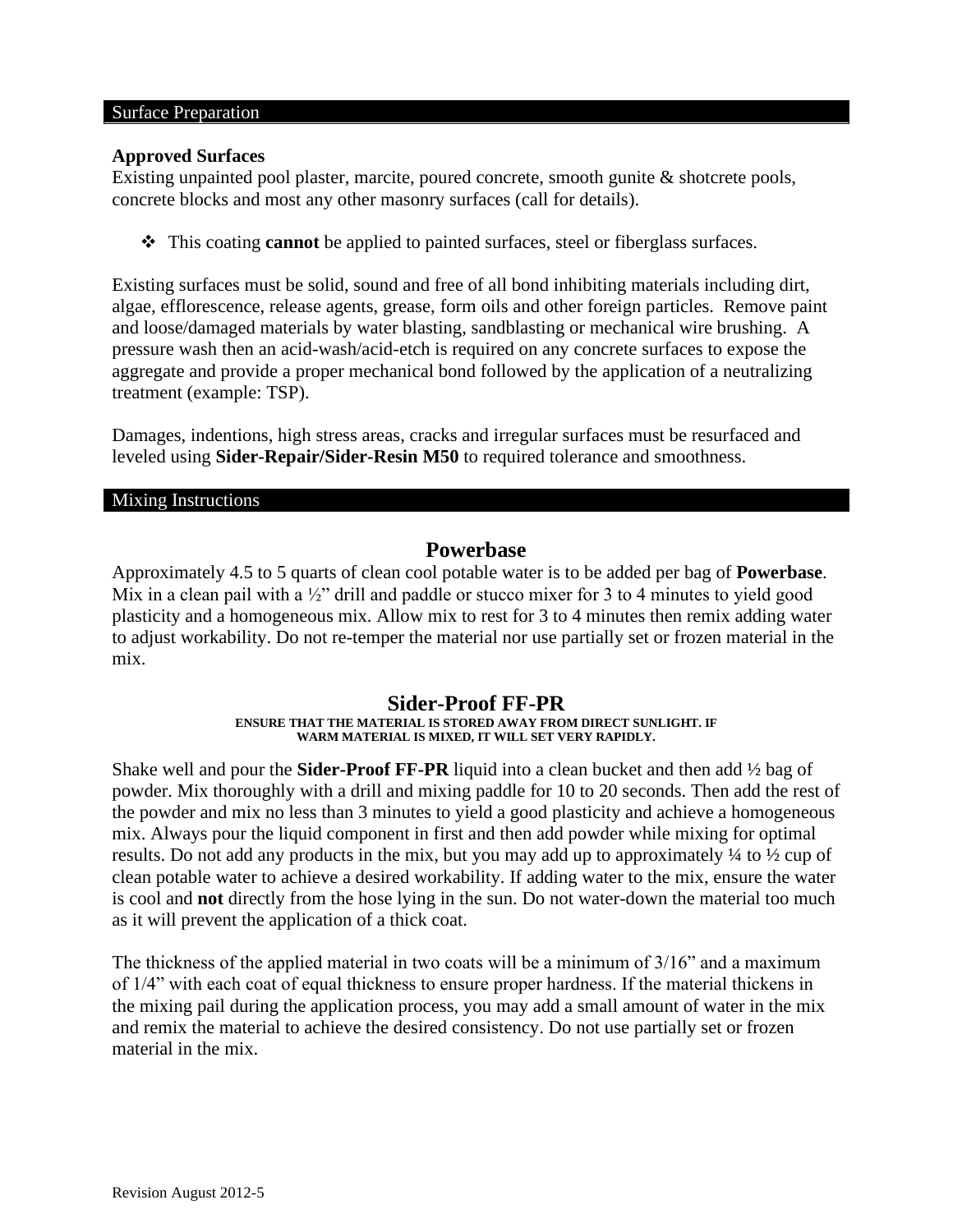#### Application

### **Powerbase**

Apply **Powerbase** directly over the plaster or concrete surface with a clean, stainless-steel trowel to a uniform thickness of 1/8" (3 mm) and level to achieve a smooth base-coat. Allow to dry for a minimum of 48 hours with sun exposure in ambient temperature above 70°F (21.1°C).

### **Sider-Proof FF-PR**

#### **IT IS RECOMMENDED TO APPLY THE MATERIAL IN THE EARLY MORNING DURING COOLER TEMPERATURES, AS A HOT SURFACE MAY FORCE THE MATERIAL TO SET TOO QUICKLY**.

Apply **Sider-Proof FF-PR** directly to **Powerbase**. The thickness of the applied material in two coats will be a minimum of 3/16" and a maximum of 1/4" with each coat of equal thickness to ensure proper hardness. Additional coats of equal thickness may be applied if necessary.

Apply when ambient and shell/surface temperatures are above  $45^{\circ}$  F ( $8^{\circ}$  C) during application and drying period. Do not apply to overheated, excessively dry or frozen substrate, or during periods of high winds. Mist as necessary to prevent rapid drying in high temperature applications. Do not allow more than 5 days between coats.

Once mixed, dip the roller directly into the mixing pail; do not use a roller pan. Apply the first coat with a paint roller and roll smoothly; then immediately and simultaneously smooth the coating with the MagicTrowel® from bottom-to-top for the walls and side-to-side for the floor (remove the cover from the MagicTrowel®). Keep the rubber blade on the MagicTrowel® continuously clean and wet. Allow for a slight rough finish on the first coat to ensure proper mechanical adherence of the second coat. Do not roll over applied material that has already started to set as it will damage it.

Allow the first coat to dry for approximately 24 hours (depending on ambient conditions) prior to the application of the second coat; however, do not allow more than 5 days between coats. Apply the second coat in the same manner as the first coat. Apply the second coat with a paint roller and roll smoothly, then immediately smooth the coating with the MagicTrowel<sup>®</sup>. For details, corners, steps and edges, sponge floating may be used to render a smooth finish.

To expose the quartz for the **Sider-Proof FF-PR** in the **Speckled Colors** (premixed with colored quartz), during the application of the second coat, sponge float the coating as it starts to set by lightly misting the surface with water (using a hand-held spray bottle) and gently rubbing the coating in a circular motion with a damp grout sponge, until the quartz are evenly revealed.

Tips:

- $\div$  It is recommended to apply each coat continuously to prevent 'cold joints'. If the project is too large to complete each coat continuously, then a tile break may be installed.
- ❖ To render a very smooth finish, using a spray bottle, lightly mist the surface with clean water while using the MagicTrowel<sup>®</sup>.
- **❖** After 24 hours to 48 hours of drying time following the second coat, any rough areas may be sanded with a fine grit sand paper for a smooth finish.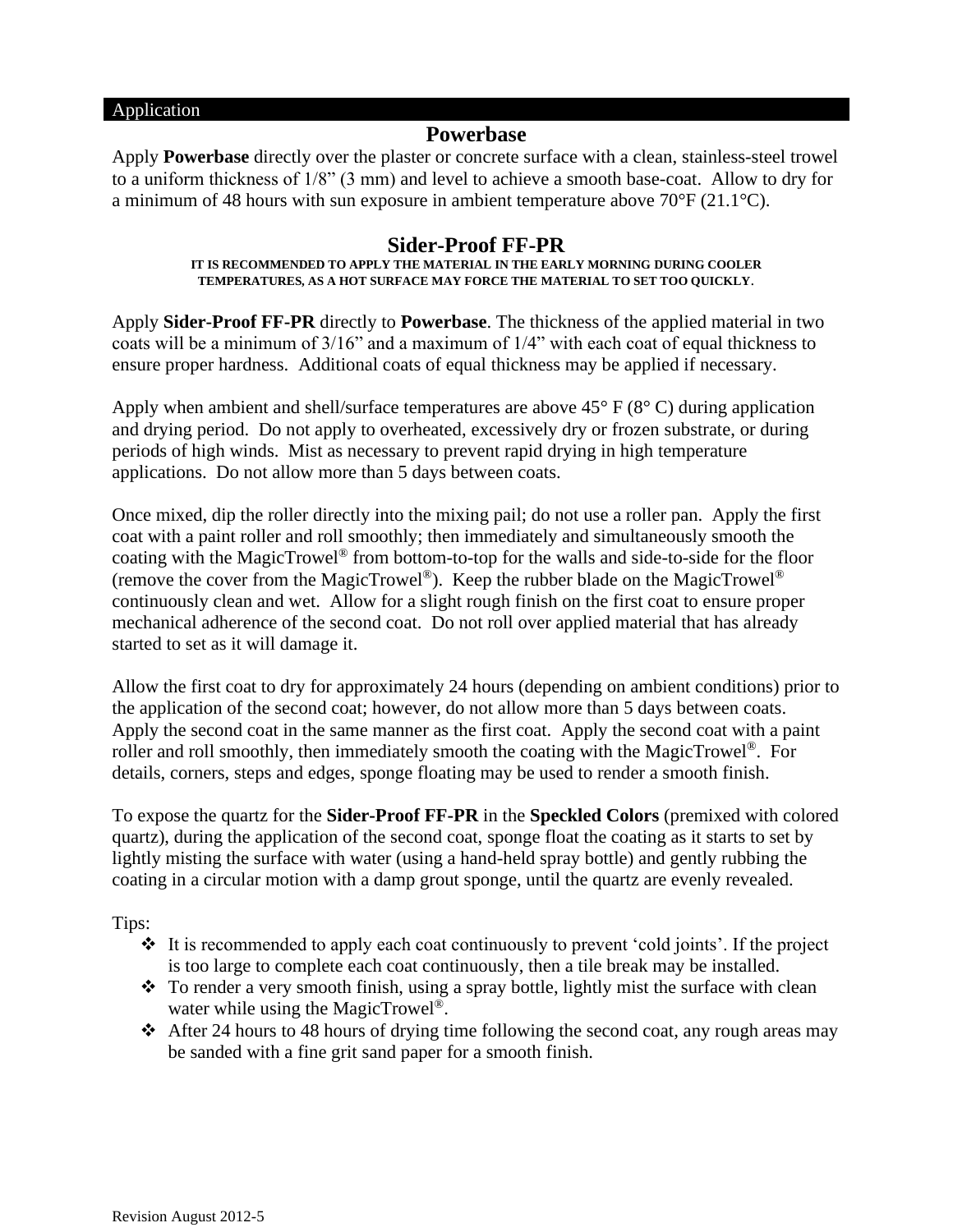Allow **Sider-Proof FF-PR** to fully dry (minimum 48 hrs - depending on ambient temperatures) prior to filling the pool with clean water.

Additional drying time is recommended for indoor projects or projects in cooler ambient temperatures. Ensure that all signs of dampness in **Sider-Proof FF-PR** have dried and the coating is uniform in color.

Regardless of the amount of time the coating has air-dried, the following instructions must be followed starting with day 1.

At no time should any person or pets be allowed in the pool during the fill and start-up process.

For all pools, it is recommended to pre-dilute all chemicals with pool water in a pail prior to adding to the pool water. To ensure years of long-lasting durability, continually maintain a balanced water chemistry.

### **RECOMMENDATIONS**

The pool will start to hydrate immediately after mixing, with the majority of hydration taking place within the first 28 days. This critical time period is when a finish is most susceptible to staining, scaling and discoloration.

Proper start-up procedures including constant monitoring and adjusting of the pool water is mandatory.

Due to unique local water conditions and environmental factors, parts of these recommended start-up procedures may need to be modified to protect the pool finish. For example: filling the pool with extremely low calcium hardness, low pH or low total alkalinity levels may necessitate changes to these procedures. Monitored chemical adjustments will be mandatory *during the service life of the pool surface.* 

### **ALWAYS ADD A CHEMICAL TO WATER, NEVER WATER TO THE CHEMICAL**

### **POOL FILLING DAY PREPARATION STEPS**

- **1.** Make sure the filtration equipment is operational.
- **2.** Remove all floor return heads and directional eyeballs *(if appropriate and recommended in your geographical area.)*
- **3.** Place a clean cloth on the end of the hose and place the hose in the main drain to prevent damage to the surface. If a water truck is required, 36 inches (90 cm) of water should be placed at the deepest area for the water cushion.
- **4.** Fill the pool to the middle of the skimmer or specified water level without interruption as rapidly as possible with clean potable water to help prevent a bowl ring.
- **5.** At no time should any person or pets be allowed in the pool during fill. Do not allow any external sources of water to enter the pool to help prevent streaking.
- **6.** Test fill water for pH, alkalinity, calcium hardness and metals. Record test results.
- **7.** Start the filtration system immediately when the pool is full to the middle of the skimmer or specified water level.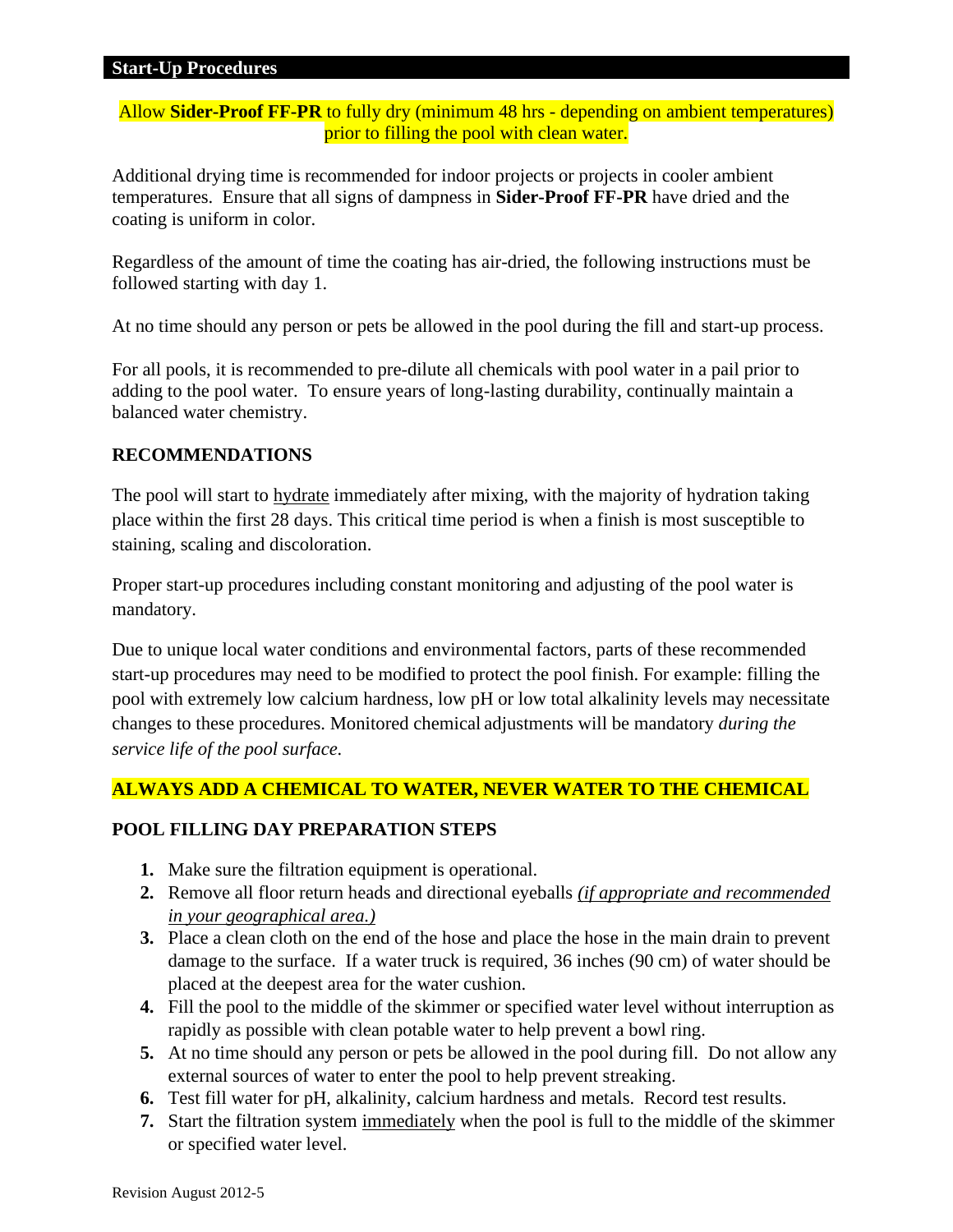# **Start-Up Process:**

### **Day 1**

- 1. Once filled, pre-dilute and add a quality sequestering agent using the recommended initial start-up dosage per the sequestering agent's manufacturer.
- 2. High alkalinity should be adjusted to 80 ppm using pre-diluted Muriatic Acid (31-33% Hydrochloric acid). Always pre-dilute the acid by adding it to a five-gallon (19 L) Bucket of pool water.
- 3. Low Alkalinity should be adjusted to 80 ppm using sodium bicarbonate (baking soda).
- 4. pH should be reduced to 7.2 to 7.6 adding pre-diluted Muriatic Acid.
- 5. Operate filtration system continuously for a minimum of 5 days
- 6. You may use a soft bristle brush to stir/remove any calcium or other deposits
- 7. DO NOT add chlorine for 5 days
- 8. DO NOT turn on pool heater for 5 days

### **Day 2**

- 1. Test pH, Alkalinity and Calcium Hardness and repeat steps 2-8 of **Day 1**.
- 2. Once the alkalinity is adjusted to 80 ppm and the pH is adjusted to 7.2 to 7.6, then adjust calcium hardness levels to a minimum of 150 ppm. (CAUTION: Adjustments requiring more than 20lb. of CaCl² should be pre-diluted and added in 10lb. increments- morning and afternoon.)

### **Day 3 & 4**

1. Test pH, Alkalinity and Calcium Hardness and repeat steps 2-8 of **Day 1**.

### **Day 5**

- 1. Test pH, Alkalinity and Calcium Hardness and repeat steps 2-8 of **Day 1**
- 2. Pre-diluted chlorine may be added to achieve 1.5 to 3 ppm.
- 3. Return filtration system to normal schedule

### **Day 6 to Day 28**

- 1. Test pH, Alkalinity and Calcium Hardness and repeat steps 2-8 of **Day 1**.
- 2. Calcium levels should be adjusted slowly over the 28-day period not to exceed 200 ppm.
- 3. Adjust Cyanuric acid levels to 30 to 50 ppm based on the primary sanitizer of the pool (predissolve and add through the skimmer).
- 1. **After Day 14** For Salt chlorination systems, you may add salt.Predilute the salt to prevent it from landing & stagnating on the bottom and eroding the plaster.

### **Daily Water Chemistry After 28 Days**

- Free Chlorine  $= 1$  to 3 ppm
- Total Chlorine  $= 1$  to 3 ppm
- Sequestering Agent as per Manufacturer's directions
- $pH = 7.2$  to 7.6
- Total Alkalinity  $= 80$  to 120 ppm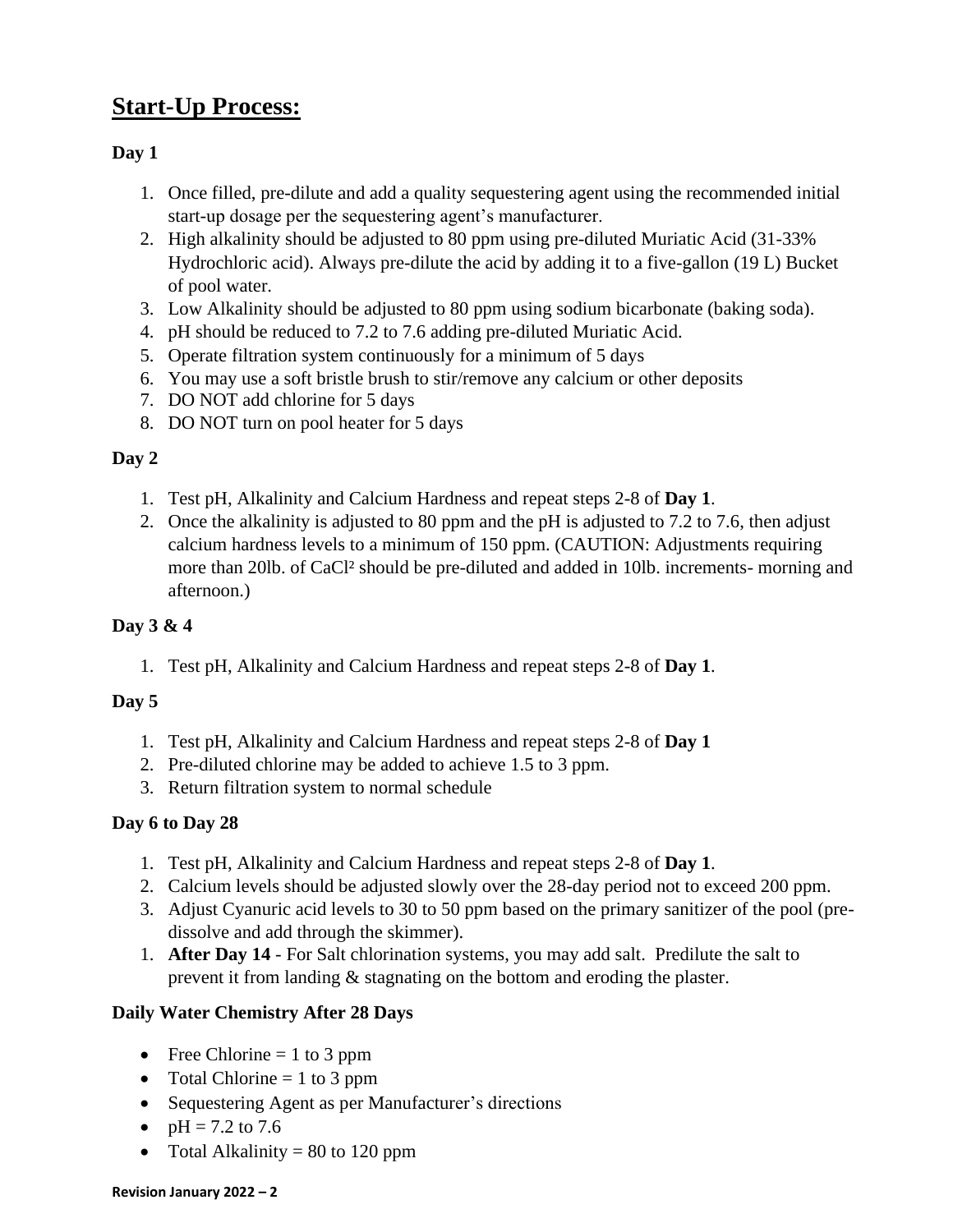- Calcium hardness  $= 200$  to 400 ppm
- Cyanuric acid = 30 to 50 ppm (100 ppm is max)
- TDS = 300 to 1800 ppm (non-salt pools)
- Salt Level= according to the manufacturer recommendations (Salt chlorination ONLY)
- ➢ **Do not** add salt for 14 days in salt water systems
- ➢ **Do not** hard-bristle brush the coating or allow anything abrasive against the coating for 14 days.
- ➢ You may use a soft bristle brush to stir/remove any calcium or other deposits
- ➢ **Do not** use a manual wheeled vacuum system for 14 days.
- ➢ **Do not** use an automatic pool cleaner for four weeks.
- ➢ Additional drying time is recommended for indoor projects or during cooler temperatures.

#### Recommended Tools

- **Drill:** DeWalt  $\frac{1}{2}$ " drill, Type 3, 7.8 A  $/$  450 rpm or similar
- **Paddle:** Large square mortar paddle (not small paint paddle)
- **Trowel:** Stainless steel trowel
- **Pail:** 5-gallon plastic pail or larger
- **Roller:** 9" shed-resistant fabric, 3/8" to 1/2" nap
- **MagicTrowel®** (photo right): Available in different sizes, 12" and 18" are recommended
- **Sponge:** Masonry/grout sponge
- **Sanding Sponge:** Fine/Medium grit sanding sponge

#### Limitations

Apply when ambient and shell/surface temperatures are above  $45^{\circ}$  F ( $8^{\circ}$  C) during application and drying period. Do not apply to overheated, excessively dry or frozen substrate, or during periods of high winds. Mist as necessary to prevent rapid drying in high temperature applications. Do not allow more than 5 days between coats. Due to the natural ingredients which make up **Sider-Proof FF-PR** or the nature of the substrate, the development of efflorescence may naturally occur and appear on the surface of **Sider-Proof FF-PR**. **Sider-Proof FF-PR** may remain out of the water as long as desired without the risk of *check-cracking*; however, the coating will continue to harden and reach full cure once underwater. This coating **cannot** be applied to painted surfaces, steel or fiberglass surfaces.

Note: Final texture and color of installed material may vary due to its composition and variations in application tools and techniques, weather and lighting conditions, and other factors beyond the control of the manufacturer. Sider-Crete, Inc. assumes no liability for variations caused by conditions beyond its control.

#### Clean Up

Clean tools and equipment after use prior to drying with water. Clean up and remove all debris and materials from the site caused by the installation according to federal, state and local regulations and dispose of waste in an approved landfill.

### Health and Safety

KEEP OUT OF REACH OF CHILDREN AND ANIMALS. Product is alkaline and may burn or irritate upon contact with eyes or skin. Do not ingest. Use of safety goggles, rubber gloves and dust respirator is recommended. This product contains crystalline silica. Take measures to contain and reduce dust.